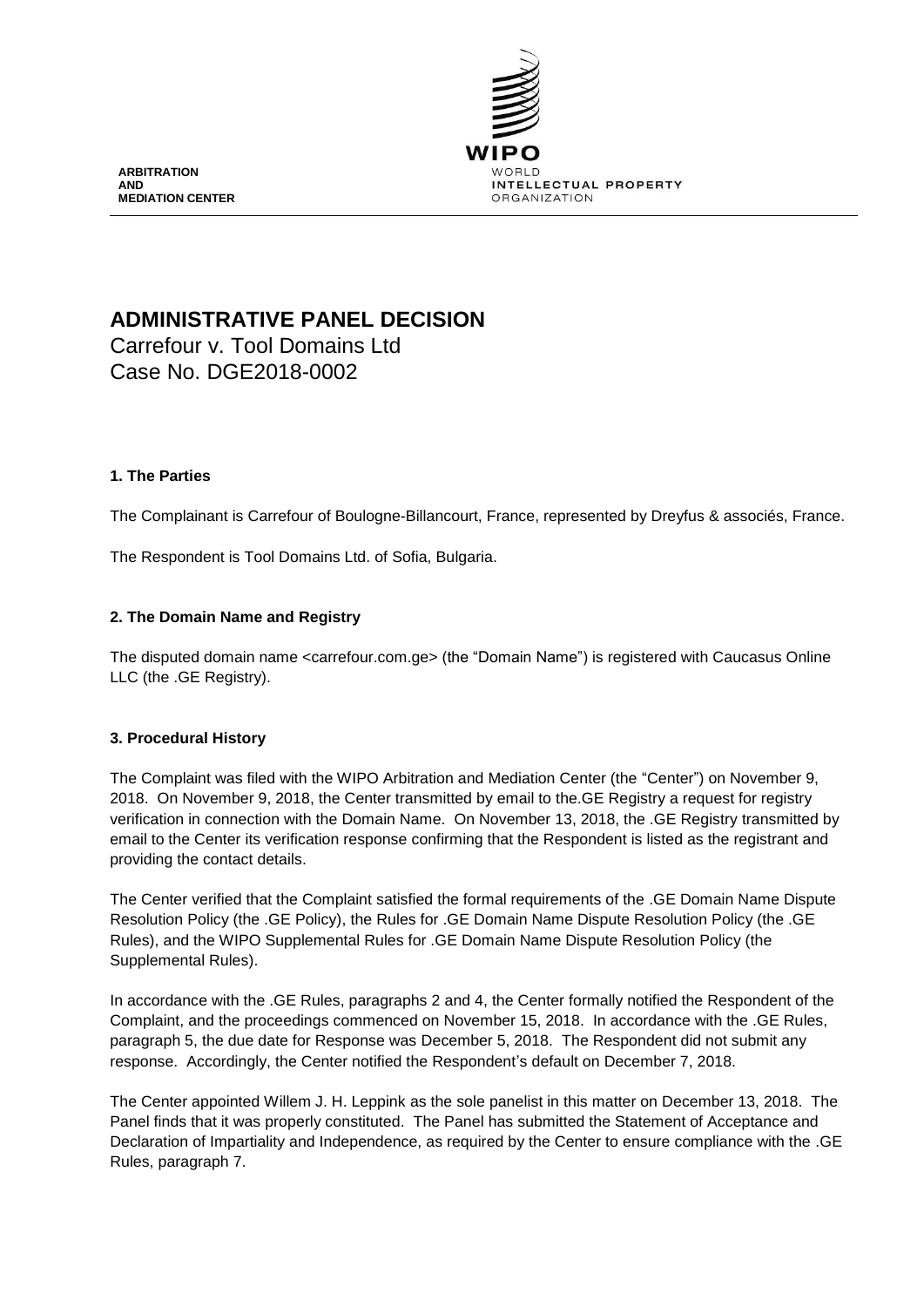#### **4. Factual Background**

The following facts are undisputed.

The Complainant is a global food retailer with its headquarters in France. The Complainant is mainly known for services related to supermarkets, as well as banking and insurance services. The Complainant was founded in 1958 and operates more than 12,300 physical stores and e-commerce sites in more than 30 countries. The Complainant employs more than 380,000 people worldwide.

The Complainant launched in Georgia, where the Respondent is based, in 2012. In 2017, the Complaint launched its first supermarket in Gldani, Tbilsi. Today, the Complainant has two hypermarkets and six supermarkets in Tbilisi with over 1,500 employees in total. The Complainant owns several trademarks for CARREFOUR – see for example Georgian trademark no. 23772, registered on June 11, 2013.

In 2017, the Complainant generated EUR 88.24 billion in sales.

The Domain Name was registered by the Respondent on June 8, 2018. The Domain Name resolves to a parked page which shows links to third party websites (the "Website").

## **5. Parties' Contentions**

## **A. Complainant**

Insofar as relevant, the Complainant contends the following.

The Complainant is the owner of numerous registrations for the word mark CARREFOUR, *e.g.* Georgian trademark no. 23772 registered on June 11, 2013, French trademark no. 1487274 registered on September 2, 1988, European Union trademark no. 008779498 filed on December 23, 2009 and registered on July 13, 2010 and European Union trademark no. 0051788371 filed on June 20, 2006 registered on August 30, 2007 (hereinafter referred together to as the "Trademark").

In addition, the Complaint is the owner of various domain names, including <carrefour.com>, registered on October 25, 1995, and <carrefour.fr>, registered on June 23, 2005.

The Domain Name reproduces the Trademark in its entirety. Therefore, the Domain Name is identical or confusingly similar to the Trademark.

The Respondent is not making a legitimate noncommercial or fair use of the Domain Name. The Domain Name resolves to a parked page which shows links to third party websites. The sponsored links refer to the Complainant and its field of activities. Displaying a parked page does not constitute a *bona fide* offering of goods or services. In addition, the sponsored links refer to the Complainant and its field of business. These links therefore capitalize on the reputation and goodwill of the Complainant and its Trademark. Furthermore, the Respondent offered the Domain Name for sale on an associated website and to the Complainant. The offering of the Domain Name cannot be considered *bona fide*, since the Respondent is seeking to obtain profit based on the value of the Trademark. The only reason why the Respondent has registered the Domain Name is to seek advantage of the Trademark by selling the Domain Name to the Complainant or to its competitor. Therefore, the Respondent has no rights or legitimate interests in respect to the Domain Name.

It is unlikely that the Respondent was unaware of the Complainant when he registered the Domain Name. The Trademark is a well-known trademark throughout the world, including in Georgia where the Respondent is based. The Respondent registered the Domain Name primarily for the purpose of selling or otherwise transferring the Domain Name to the Complaint. Therefore the Domain Name was registered in bad faith.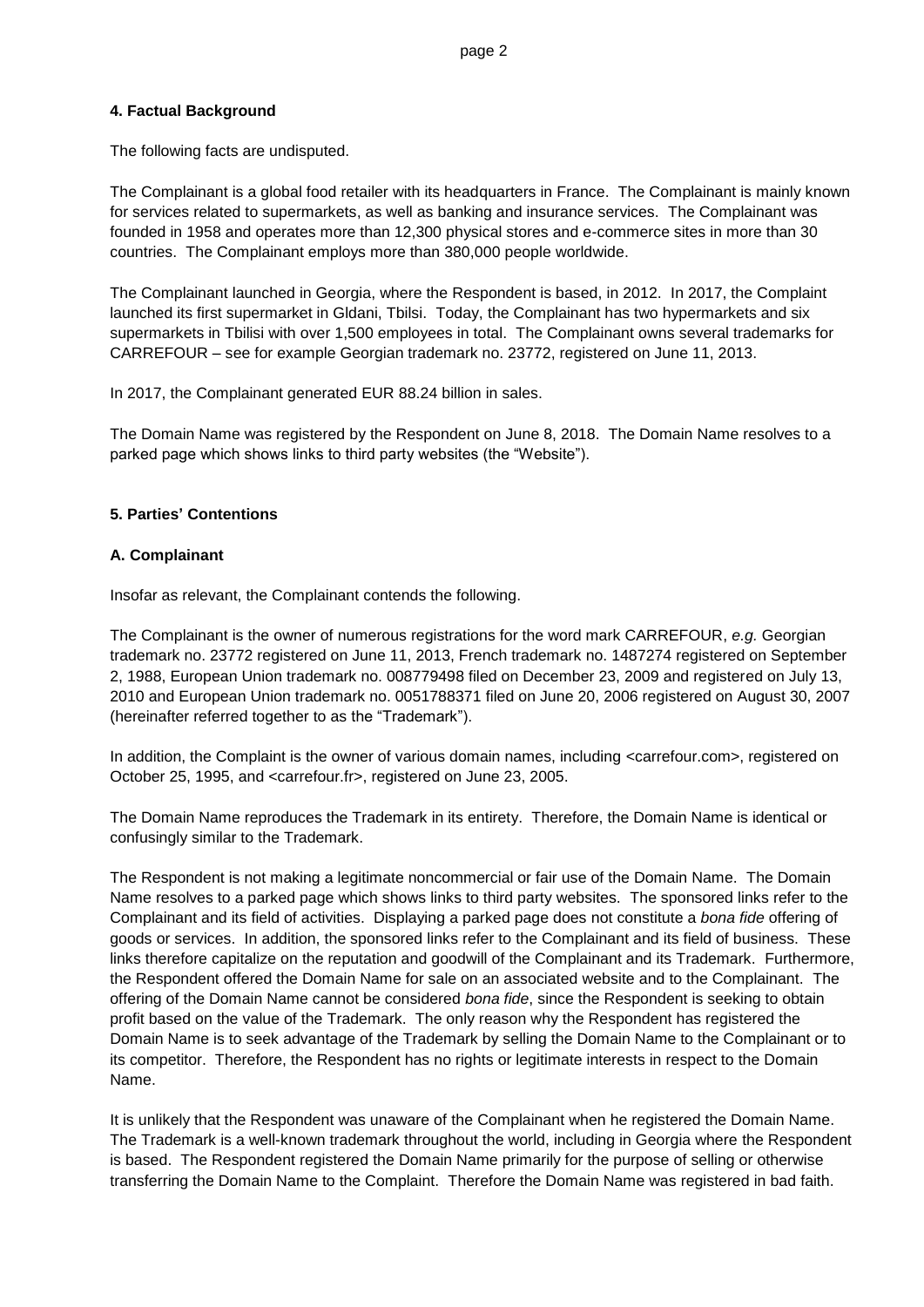In addition, by using the Domain Name, the Respondent is intentionally attempting to attract, for commercial gain, Internet users to the Website, by creating a likelihood of confusion with the Trademark as to the source, sponsorship, affiliation, or endorsement of the Website. The Respondent's use of the Domain Name to direct Internet users to a parking page displaying sponsored links targeting the Complainant and its field of activities – from which the Respondent or a third party is undoubtedly obtaining financial gain – constitutes bad faith.

Finally, a further indication of the Respondent's bad faith use of the Domain Name is the fact that email servers have been configured on the Domain Name and so there is a risk that the Respondent is using, or intending to use, the Domain Name to send fraudulent emails misrepresenting itself as the Complainant.

#### **B. Respondent**

The Respondent did not reply to the Complainant's contentions.

## **6. Discussion and Findings**

Pursuant to paragraph 4(a) of the .GE Policy, the Complainant must prove each of the following three elements:

(i) the Domain Name is identical or confusingly similar to a trademark or service mark in which the Complainant has rights; and

(ii) the Respondent has no rights or legitimate interests in respect of the Domain Name; and

(iii) the Domain Name has been registered or is being used in bad faith.

## **A. Identical or Confusingly Similar**

The Complainant must demonstrate that it has rights in a trademark and, if so, the Domain Name must be shown to be identical or confusingly similar to the Trademark.

The Complainant has shown that it has rights in the Trademark

The Domain Name incorporates the Trademark in its entirety. The addition ".com.ge" is in this case irrelevant or neutral at a minimum.

Thus, the Panel finds that the Domain Name is identical to the Complainant's Trademark.

The Panel is therefore satisfied that the first element of the Policy is met.

#### **B. Rights or Legitimate Interests**

The Respondent did not reply to the Complainant's contentions. For that reason, the Panel has carefully considered the factual allegations that have been made by the Complainant and are supported by the submitted evidence.

The Respondent does not seem to be affiliated with the Complainant in any way. There is no evidence that "Carrefour" is the Respondent's name or that the Respondent is commonly known as "Carrefour". There is also no evidence that the Respondent is, or has ever been, a licensee of the Complainant or that the Respondent has ever asked or has ever been permitted in any way by the Complainant to register or use the Complainant's marks, or to apply for or use any domain name incorporating the Trademark.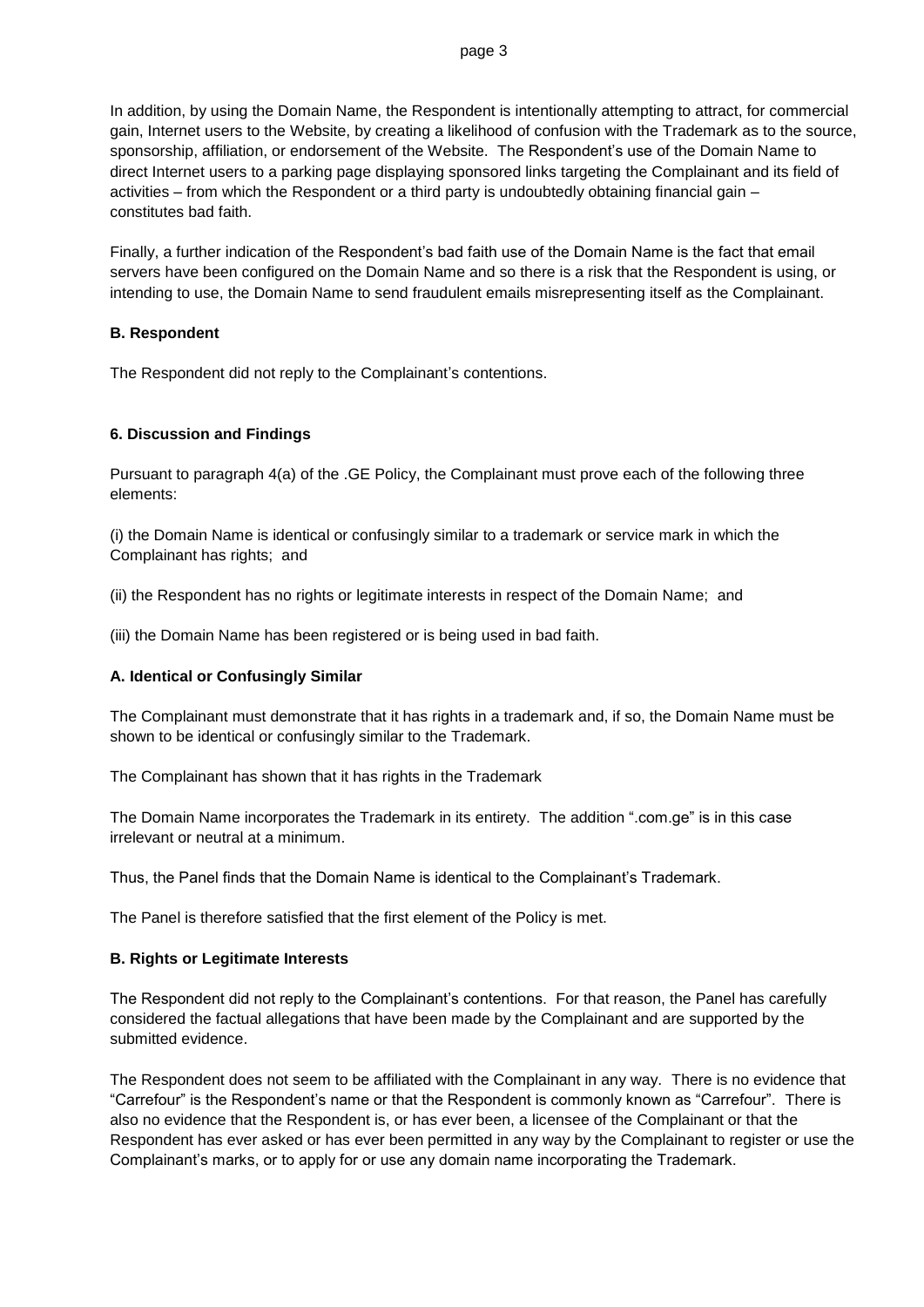Furthermore, the use of the Domain Name cannot be considered a *bona fide* offering of goods or services. As brought forward by the Complainant, the pay-per-click links compete with and capitalize on the reputation and goodwill of the Trademark. The use of a domain name to host a parked page comprising of such pay-per-click links does not represent a *bona fide* offering. See in this regard section 2.9 of WIPO Overview of WIPO Panel Views on Selected UDRP Questions, Third Edition ("WIPO Overview 3.0") $^{\rm 1}.$ 

Finally, given the circumstances of this case, the Panel finds that the Respondent's lack of rights or legitimate interests in the Domain Name may also be inferred by the fact that no response was filed by the Respondent. According to earlier UDRP panels, "non-response is indicative of a lack of interests inconsistent with an attitude of ownership and a belief in the lawfulness of one's own rights" (see *GA Modefine S.A. and Giorgio Armani S.p.A. v. Yoon-Min Yang*, WIPO Case No. D2005-0090; and *Pomellato S.p.A. v. Richard Tonetti*, WIPO Case No. D2000-0493).

Therefore, based on the evidence, the Panel is satisfied that the second element of the .GE Policy is met.

#### **C. Registered or Used in Bad Faith**

The Panel finds that the Domain Name was registered and is being used in bad faith.

In light of the evidence filed by the Complainant and the absence of a response, the Panel finds that the Complainant's Trademark and activities are well known throughout the world. Accordingly, in the Panel's view, the Respondent must have been aware of the Complainant's existence and rights when it registered the Domain Name.

As discussed in section 6B of this Decision, the Website includes various pay-per-click links. These links refer to the Complainant and its activities. Therefore, the Respondent has intentionally attempted to attract, for commercial gain, Internet users to its website or other online location, by creating a likelihood of confusion with the Complainant's mark as to the source, sponsorship, affiliation, or endorsement of the Respondent's website or location or of a product or service on the Respondent's website or location.

Furthermore, in reply to a cease and desist letter sent by the Complainant, the Respondent tried to offer the Domain Name to the Complaint. Generally speaking, the practice of registering a domain name for subsequent resale (including for a profit) does not by itself support a claim that the Respondent registered the domain name in bad faith with the primary purpose of selling it to a trademark owner (or its competitor). However, the fact that the Domain Name consists solely of the – well-known – trade mark, indicates that the Domain Name was registered for the bad faith purpose of selling it to the Complainant (or its competitor). See WIPO Overview 3.0, section 3.1.1.

Although the lack of a response by the Respondent as such cannot by itself lead to the conclusion that there is use in bad faith, the cumulative circumstances as outlined in this decision are sufficient for the Panel to find that the use of the Domain Name by the Respondent is in bad faith.

In light of the above circumstances, the Panel is satisfied that the third element of the .GE Policy is met.

#### **7. Decision**

-

For the foregoing reasons, in accordance with paragraphs 4(i) of the .GE Policy and 15 of the .GE Rules, the Panel orders that the Domain Name <carrefour.com.ge> be transferred to the Complainant.

<sup>&</sup>lt;sup>1</sup> Although there are some differences between the .GE Policy and the Uniform Domain Name Dispute Resolution Policy (UDRP), case law under the UDRP is relevant for the interpretation of the .GE Policy.